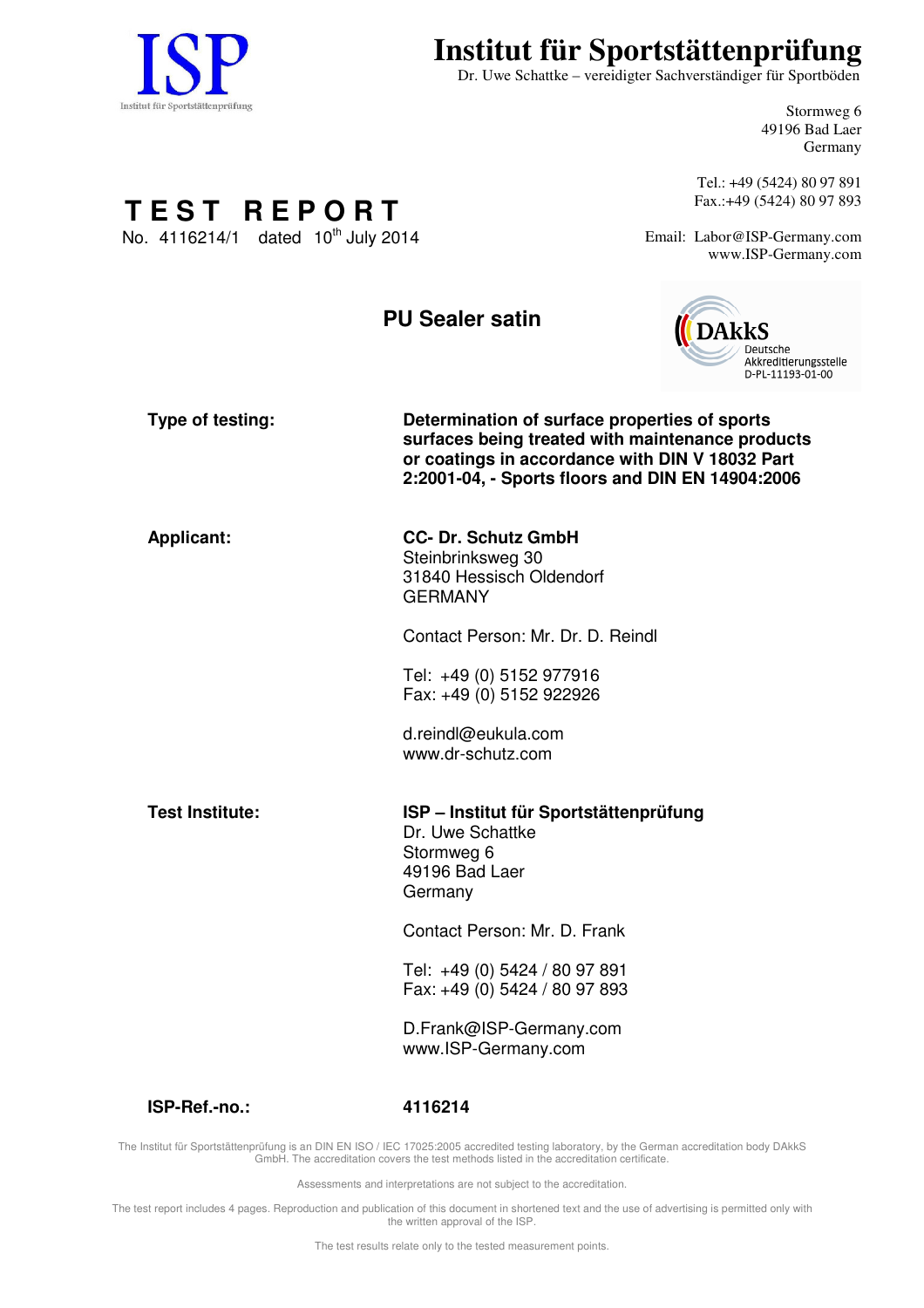

| <b>Manufacturer:</b>   | see applicant                                                                                     |
|------------------------|---------------------------------------------------------------------------------------------------|
| <b>Test location:</b>  | ISP - Institut für Sportstättenprüfung<br>Laboratorium<br>Südstr. 1a<br>49196 Bad Laer<br>Germany |
| Date of testing:       | $16.09 - 08.10.2013$                                                                              |
| Technician:            | P. Dück and D. Frank                                                                              |
| ISP Sample-no.:        | 2120913/3                                                                                         |
| Author of this report: | J. Sliwinski                                                                                      |

#### **1. Sample Description**

According to the applicant the sample is declared as followed:

| 2120913/3 | PVC flooring glued on an OSB with the client's<br>declaration:<br>"Belag vergütet, PU Siegel Matt"<br>dimensions: $50 \times 50$ cm<br>Product name: PU Sealer satin |
|-----------|----------------------------------------------------------------------------------------------------------------------------------------------------------------------|
|           |                                                                                                                                                                      |

The sample has been received in the ISP laboratory on the 06<sup>th</sup> June 2013.

#### **2. Test Procedure**

The sample has been tested according to the following parameters:

#### **Determination of friction** (DIN V 18032-2:2001-04) **Determination of friction** (DIN EN 14904:2006)

The friction in accordance with DIN V 18032-2:2001-04 had been determined at an ISO 17025 accredited third party test institute and is therefore not covered with the ISO 17025 accreditation of the ISP. The test results have been implemented into this report. The original report is stored in the ISP archive.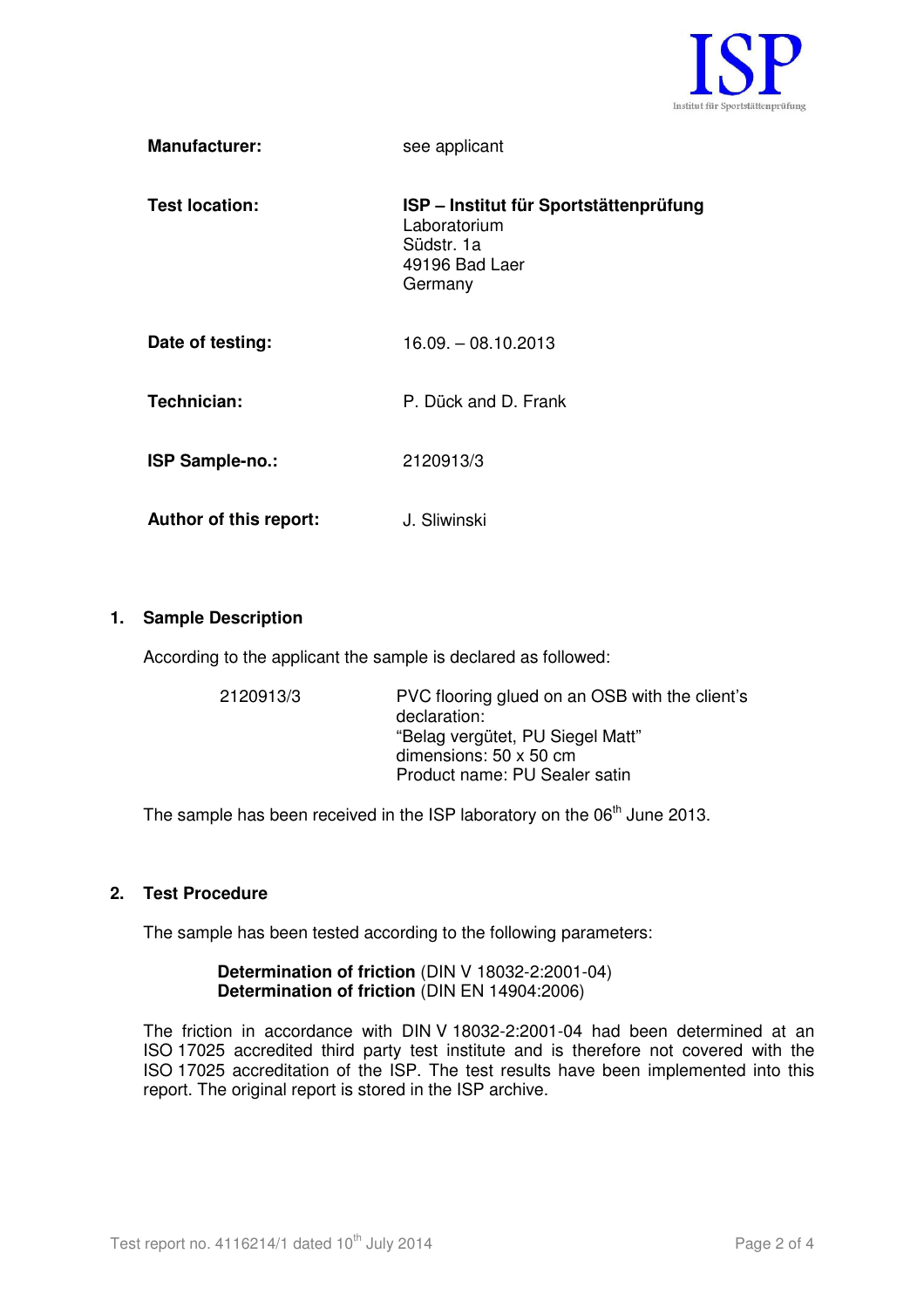

## **3. Test Results**

| <b>Sample</b>        | <b>Unit</b>                      | <b>Results</b> |      |              |      | Requirement |             |
|----------------------|----------------------------------|----------------|------|--------------|------|-------------|-------------|
|                      |                                  |                |      |              |      |             |             |
| 2120913/3            |                                  |                |      |              |      |             |             |
| Average              | $\blacksquare$<br>$\blacksquare$ | 0.57           | 0.55 | 0.54<br>0.54 | 0.53 | 0.53        | $0.4 - 0.6$ |
| $=$ Individual value |                                  |                |      |              |      |             |             |

3.1 Test results in accordance with DIN V 18032-2:2001-04

## 3.2 Test results in accordance with DIN EN 14904:2006

| <b>Sample</b>                                                                   | <b>Unit</b>         | <b>Results</b> |     |            |     | Requirement |            |
|---------------------------------------------------------------------------------|---------------------|----------------|-----|------------|-----|-------------|------------|
|                                                                                 |                     |                |     |            |     |             |            |
| 2120913/3                                                                       |                     |                |     |            |     |             |            |
| $D_1$<br>Average                                                                | ۰<br>$\blacksquare$ | 95             | 96  | 97<br>96   | 97  | 95          | $80 - 110$ |
| D <sub>2</sub><br>Average                                                       | ۰<br>$\blacksquare$ | 99             | 102 | 103<br>101 | 100 | 100         | $80 - 110$ |
| $D_1$ = Testing direction transversal<br>$D_2$ = Testing direction longitudinal |                     |                |     |            |     |             |            |

## **4. Conclusions**

The evaluation is based on the requirements of friction in accordance to DIN V 18032-2:2001 and DIN EN 14904:2006.

The PVC sample 2120913/3 PU Sealer satin fully meets the tested requirements.